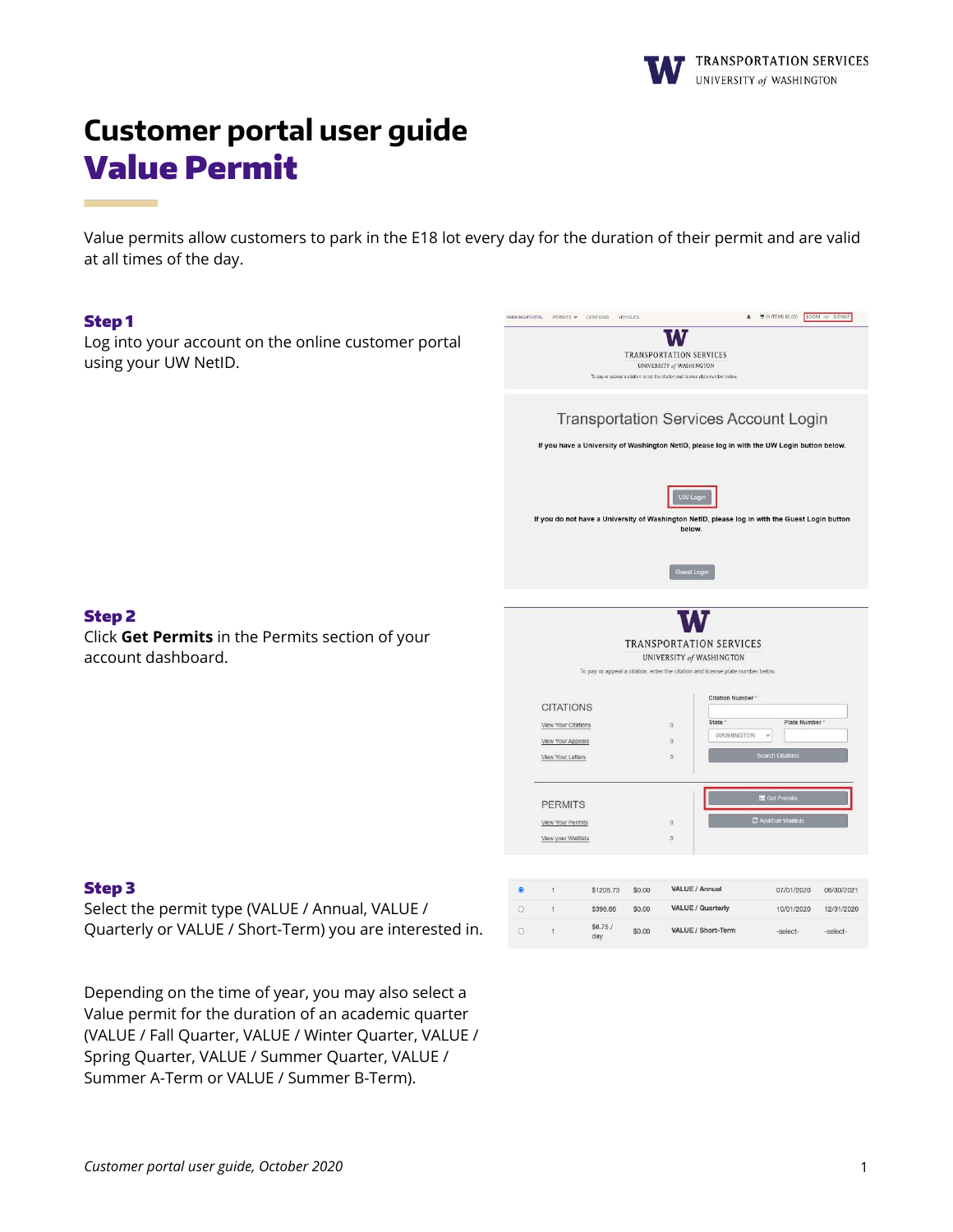

UNIVERSITY of WASHINGTON

Review Transportation Services' policies and confirm your review of the policies before clicking **Next**.

Please review the Transportation Services policies before proceeding: https://transportation.uw.edu/policies

a lagree that I have reviewed and will abide by all Transportation Services policies. I understand that my permit may be revoked for violating the policies.

 $Next$ 

# Step 3a

**If you selected VALUE / Short-Term,** select the dates you would like your VALUE / Short-Term permit to be active for.

# **If you selected an academic quarter based permit,**

you only need to select the start date for your permit. End dates are automatically selected based on the UW's academic calendar.

You may select a start date up to two weeks in the future. Click **Next**.

| $\leq$        | October 2020   |                 |                |                |                | $\geq$         |
|---------------|----------------|-----------------|----------------|----------------|----------------|----------------|
| Sun           | Mon            | Tue             | Wed            | Thu            | Fri            | Sat            |
| 27            | 28             | 29              | 30             | $\overline{1}$ | $\overline{2}$ | $\overline{3}$ |
| $\frac{4}{1}$ | $\overline{5}$ | $\underline{6}$ | $\overline{1}$ | $\frac{8}{1}$  | $\overline{9}$ | 10             |
| 11            | 12             | 13              | 14             | 15             | 16             | 17             |
| 18            | 19             | 20              | 21             | 22             | 23             | 24             |
| 25            | 26             | 27              | 28             | 29             | 30             | 31             |
| 1             | $\overline{2}$ | 3               | $\overline{4}$ | 5              | 6              | 7              |

 $Next$ 

#### Step 4

Select the vehicle you would like linked to your permit and click **Next**.

You may have up to five vehicles linked to your permit but you may only park one vehicle on campus at a time.

If the vehicle you would like linked is not listed or you have not registered your vehicle yet, click **Add Vehicle** and follow the instructions.

#### Step 5

Select your preferred payment method. Not all products or staff are eligible for payroll deduction, so you may not see it listed as an option. Click **Next**.



| <b>Discover</b>   |  |
|-------------------|--|
| <b>Discover</b>   |  |
| <b>MasterCard</b> |  |
| Visa              |  |
| American Express  |  |
| Payroll Deduction |  |
| <b>UILCKUUL</b>   |  |